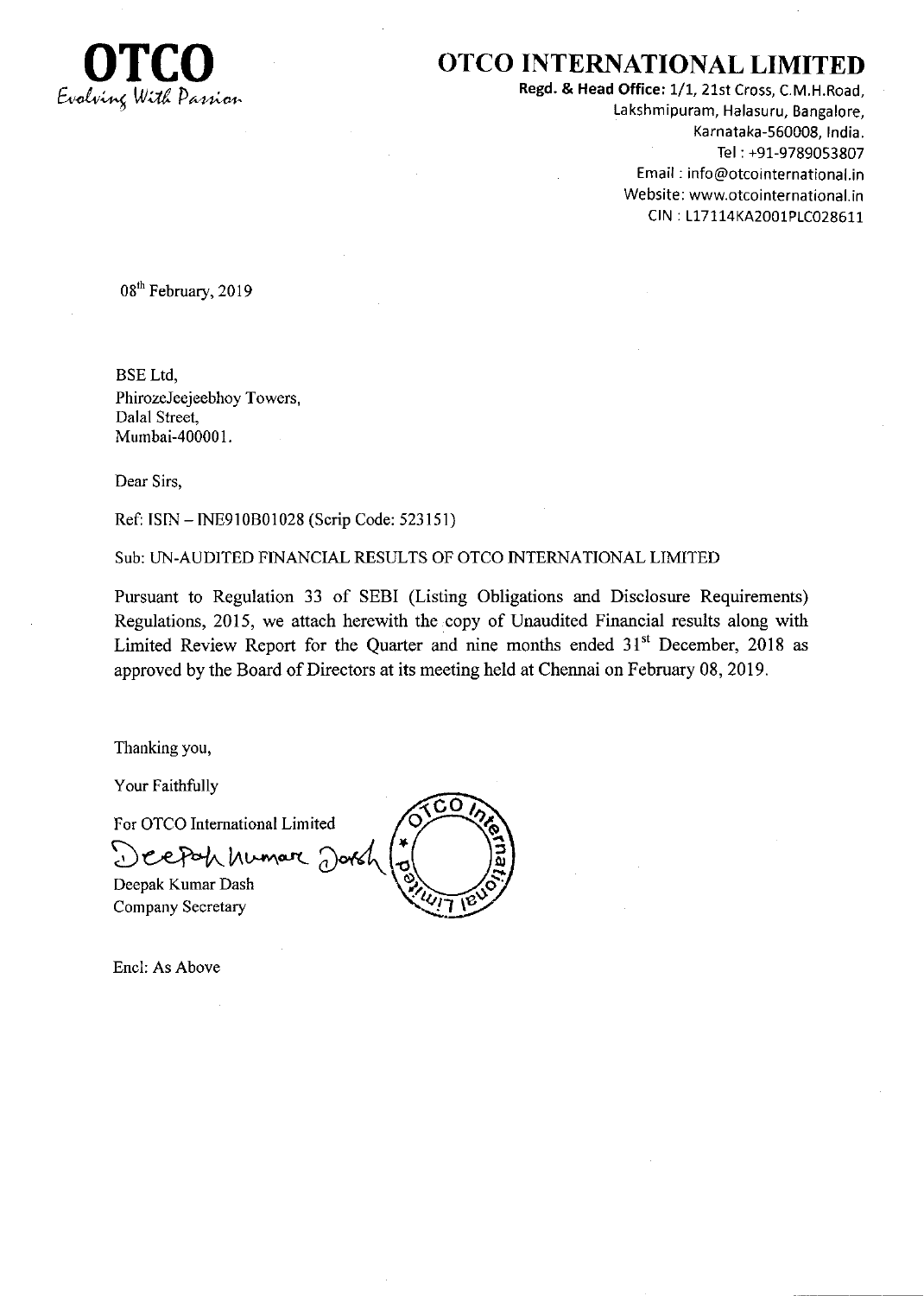| OTCO INTERNATIONAL LIMITED                                                                                                                                                                                                                  |                          |                          |                            |                                |                     |               |
|---------------------------------------------------------------------------------------------------------------------------------------------------------------------------------------------------------------------------------------------|--------------------------|--------------------------|----------------------------|--------------------------------|---------------------|---------------|
| 1/1, 21ST CROSS. C.M.H ROAD, LAKSHMIPURAM,                                                                                                                                                                                                  |                          |                          |                            |                                |                     |               |
| HALASURU, BANGALORE, KARNATAKA - 560008                                                                                                                                                                                                     |                          |                          |                            |                                |                     |               |
| Corporate Identity Number: L17114KA2001PLC028611                                                                                                                                                                                            |                          |                          |                            |                                |                     |               |
| STATEMENT OF STANDALONE UNAUDITED RESULTS                                                                                                                                                                                                   |                          |                          |                            |                                |                     |               |
| FOR THE QUARTER ENDED 31.12.2018                                                                                                                                                                                                            |                          |                          |                            |                                |                     |               |
|                                                                                                                                                                                                                                             |                          |                          |                            |                                |                     |               |
|                                                                                                                                                                                                                                             |                          |                          |                            |                                | (Rs. In Lacs)       |               |
| Particulars                                                                                                                                                                                                                                 | Quarter                  | Quarter                  | Quarter                    | Nine months                    | Nine months         | year ended    |
|                                                                                                                                                                                                                                             | ended                    | ended                    | ended<br>31.12.2017        | ended<br>31.12.2018            | ended<br>31.12.2017 | 31.03.2018    |
|                                                                                                                                                                                                                                             | 31.12.2018<br>unaudited* | 30.09.2018<br>unaudited* | unaudited*                 | unaudited*                     | unaudited*          | Audited       |
|                                                                                                                                                                                                                                             |                          |                          |                            |                                |                     |               |
| <b>Revenue From Operations</b>                                                                                                                                                                                                              |                          | 25.33                    | 2,578.92                   | 25.33                          | 2,653.92            | 2,653.92      |
| II Other Income                                                                                                                                                                                                                             |                          | 17.79                    | 0.98                       | 17.79                          | 3.86                | 6.11          |
| iil Total Income (I+II)                                                                                                                                                                                                                     |                          | 43.12                    | 2,579.90                   | 43.12                          | 2,657.78            | 2,660.03      |
| IV EXPENSES                                                                                                                                                                                                                                 |                          |                          |                            |                                |                     |               |
|                                                                                                                                                                                                                                             |                          |                          |                            |                                |                     |               |
| a. Cost of Materials Consumed                                                                                                                                                                                                               | 0.60                     | 16.47                    | 2,839.81                   | 26.36                          | 2,902.84            | 2,918.63      |
| b. Purchase of Stock in Trade & Related Expenses<br>c. Service Expenses                                                                                                                                                                     |                          |                          |                            |                                |                     |               |
| d. Change in Inventories of Finished Goods, WIP & Stock in Trade                                                                                                                                                                            |                          |                          | (501.18)                   | (9.29)                         | (501.18)            | (501.18)      |
| e. Employee Benefit Expense                                                                                                                                                                                                                 | 12.82                    | 11.75                    | 7.81                       | 36.70                          | 15.24               | 31.21<br>3.13 |
| f. Finance Costs                                                                                                                                                                                                                            | 5.20<br>0.31             | 3.44<br>0.65             | 2.35                       | 13.96<br>1.61                  | 2.59                | 2.54          |
| d. Depreciation & Amortisation Expenses<br>h. Other Expenses                                                                                                                                                                                | 9.40                     | 8.61                     | 15.26                      | 26.96                          | 30.67               | 29.68         |
| Total Expenses (IV)                                                                                                                                                                                                                         | 28.33                    | 40.92                    | 2,364.05                   | 96.30                          | 2,450.16            | 2,484.01      |
| V Profit/(Loss) before exeptional and tax (III-IV)                                                                                                                                                                                          | (28.33)                  | 2.20                     | 215.85                     | (53.18)                        | 207.62              | 176.02        |
| VI Exceptional Items - Gain/(Loss)                                                                                                                                                                                                          |                          | 2.20                     | 215.85                     | (53.18)                        | 207.62              | 176.02        |
| VII Profit/(Loss) before tax (V+VI)                                                                                                                                                                                                         | (28.33)                  |                          |                            |                                |                     |               |
| VIII Tax Expenses<br>a. Current Tax                                                                                                                                                                                                         |                          |                          | 67.00                      |                                | 67.00               | 35.85         |
| b. Prior Year Tax                                                                                                                                                                                                                           | $\blacksquare$           |                          |                            |                                |                     |               |
| c. MAT Credit Entitlement                                                                                                                                                                                                                   |                          |                          |                            |                                |                     | (0.41)        |
| d. DeferrdTax Expense/(Income)                                                                                                                                                                                                              | (28.33)                  | 2.20                     | 148.85                     | (53.18)                        | 140.62              | 140.58        |
| IX Profit/(Loss) after tax<br>X Other comprehensive income, net of income tax                                                                                                                                                               |                          |                          |                            |                                |                     |               |
| A Items that will not be reclassified to Profit or Loss                                                                                                                                                                                     |                          |                          |                            |                                |                     |               |
| Remesurements of Post-employment defined benefit plans                                                                                                                                                                                      |                          |                          |                            |                                |                     |               |
| B Income that will be reclassified to Profit & Loss                                                                                                                                                                                         |                          |                          |                            |                                |                     |               |
| Total other Comprehensive income, net of income tax (X)<br>XI Total comprehensive income for the period (IX+X)                                                                                                                              | (28.33)                  | 2.20                     | 148.85                     | (53.18)                        | 140.62              | 140.58        |
| XII Paid up Equity share capital (Face Value of Rs.2/- each)                                                                                                                                                                                | 259.36                   | 259.36                   | 259.36                     | 259.36                         | 259.36              | 259.36        |
| XIII Earnings Per Equity Share of Rs.2/- each                                                                                                                                                                                               |                          |                          |                            |                                | 1.08                | 1.08          |
| Basic                                                                                                                                                                                                                                       | (0.22)<br>(0.22)         | 0.02<br>0.02             | 1.15<br>1.15               | (0.41)<br>(0.41)               | 1.08                | 1.08          |
| Diluted                                                                                                                                                                                                                                     |                          |                          |                            |                                |                     |               |
|                                                                                                                                                                                                                                             |                          |                          |                            |                                |                     |               |
| Note :                                                                                                                                                                                                                                      |                          |                          |                            |                                |                     |               |
| 1. The above results have been reviewed by the Audit Committee and approved by the Board of Directors at their meeting held<br>on 08.02.2019 Limited Review of the above results has been carried out by Statutory Auditors of the Company. |                          |                          |                            |                                |                     |               |
|                                                                                                                                                                                                                                             |                          |                          |                            |                                |                     |               |
| 2. In accordance with the requirements of regulations 33 of the SEBI (Listing & other Disclosure requirements) Regulations,2015, the                                                                                                        |                          |                          |                            |                                |                     |               |
| statutory auditors have carried out a Limited Review of the standalone financial results for the quarter ended 31st Dec 2018.                                                                                                               |                          |                          |                            |                                |                     |               |
| 3. Figures of the previous quarter have been regrouped and reclassified to confirm to the classification of current period,                                                                                                                 |                          |                          |                            |                                |                     |               |
| wherever necessary.                                                                                                                                                                                                                         |                          |                          |                            |                                |                     |               |
|                                                                                                                                                                                                                                             |                          |                          |                            |                                |                     |               |
| 4. The EPS Figures have been modified consequent to splitting of face value from Rs.10/- to Rs. 2/- each                                                                                                                                    |                          |                          |                            |                                |                     |               |
|                                                                                                                                                                                                                                             | CO Ince                  |                          |                            |                                |                     |               |
|                                                                                                                                                                                                                                             |                          |                          |                            | For Otco International Limited |                     |               |
|                                                                                                                                                                                                                                             |                          |                          |                            |                                |                     |               |
| ∗                                                                                                                                                                                                                                           |                          |                          |                            | BAGYALAKSHMI THIRUMALAI        |                     |               |
| Θ<br>O<br>Place: Chennai                                                                                                                                                                                                                    | 0                        |                          | <b>Whole Time Director</b> |                                |                     |               |
| 77U.<br><b>Detailed 02.2010</b>                                                                                                                                                                                                             |                          |                          | DIN No. 08186335           |                                |                     |               |